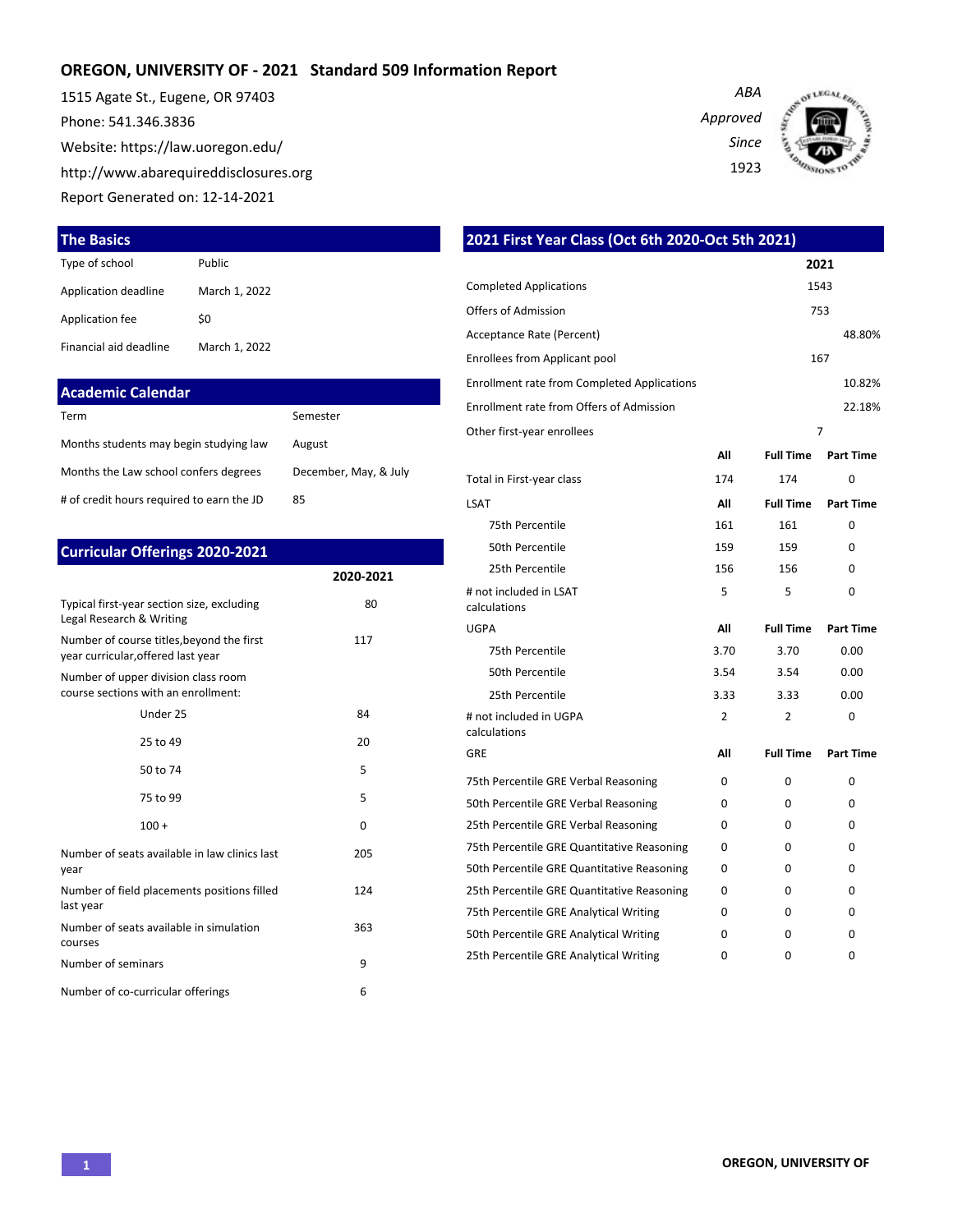| J.D Enrollment as of October 5th 2021     |          |                |                |              |                 |                |                |                |                |          |                |          |     |
|-------------------------------------------|----------|----------------|----------------|--------------|-----------------|----------------|----------------|----------------|----------------|----------|----------------|----------|-----|
|                                           |          | JD1            |                |              | JD <sub>2</sub> |                |                | JD3            |                |          | Total          |          |     |
|                                           | T        | M              | W              | $\mathbf{o}$ | T               | M              | W              | O              | T              | М        | W              | O        | T   |
| Hispanics of any race                     | 15       | 5              | 10             | $\Omega$     | 21              | 7              | 13             | $\mathbf{1}$   | 11             | 5        | 6              | 0        | 47  |
| American Indian or Alaska Native          | 3        | 3              | 0              | $\Omega$     | 3               | $\Omega$       | 3              | 0              | 3              | 1        | 2              | 0        | 9   |
| Asian                                     | 6        | 4              | $\overline{2}$ | $\Omega$     | 10              | 8              | $\overline{2}$ | 0              | 3              | 2        | 1              | 0        | 19  |
| <b>Black or African American</b>          | 6        | 3              | 3              | $\Omega$     | 5               | $\overline{2}$ | 3              | 0              | 4              | 2        | $\overline{2}$ | 0        | 15  |
| Native Hawaiian or Other Pacific Islander | $\Omega$ | 0              | $\Omega$       | $\Omega$     | $\Omega$        | $\Omega$       | $\Omega$       | 0              | $\Omega$       | $\Omega$ | $\mathbf 0$    | 0        | 0   |
| Two or More Races                         | 15       | 6              | 9              | $\Omega$     | 6               | $\overline{2}$ | 4              | 0              | 10             | 3        | 7              | 0        | 31  |
| <b>Total Minority</b>                     | 45       | 21             | 24             | $\Omega$     | 45              | 19             | 25             | $\mathbf{1}$   | 31             | 13       | 18             | $\Omega$ | 121 |
| White                                     | 128      | 48             | 80             | $\Omega$     | 105             | 53             | 51             | $\mathbf{1}$   | 103            | 49       | 54             | 0        | 336 |
| Nonresident Alien                         | 4        | $\overline{2}$ | $\overline{2}$ | $\Omega$     | 1               | $\Omega$       | $\mathbf{1}$   | $\Omega$       | $\overline{2}$ | 1        | $\mathbf 0$    | 1        | 7   |
| Race and Ethnicity Unknown                | 3        | 2              | $\mathbf{1}$   | 0            | 3               | 3              | $\Omega$       | 0              | 4              | 3        | 1              | 0        | 10  |
| Total                                     | 180      | 73             | 107            | 0            | 154             | 75             | 77             | $\overline{2}$ | 140            | 66       | 73             | 1        | 474 |

| <b>Faculty Resources 2020 - 2021</b> |      |                  |          |                    |              |  |  |
|--------------------------------------|------|------------------|----------|--------------------|--------------|--|--|
|                                      | Male | Female           | Other    | People<br>of Color | <b>Total</b> |  |  |
| Full-time faculty<br>members         | 12   | 23               | $\Omega$ | 9                  | 35           |  |  |
| Non-full-time faculty                | 21   | 28               | $\Omega$ | 6                  | 49           |  |  |
| Total                                | 33   | 51               | $\Omega$ | 15                 | 84           |  |  |
|                                      |      | <b>Full Time</b> |          | <b>Part Time</b>   | Total        |  |  |
| Librarians                           | 5    |                  | 0        |                    | 5            |  |  |
| Administrators                       | 21   |                  |          | 5                  | 26           |  |  |

# **J.D. Degrees Awarded 2020-2021**

| Hispanics of any race                     | 8              |  |
|-------------------------------------------|----------------|--|
| American Indian or Alaska Native          | 0              |  |
| Asian                                     | 7              |  |
| Black or African American                 | $\overline{2}$ |  |
| Native Hawaiian or Other Pacific Islander | 0              |  |
| Two or More Races                         | 12             |  |
| <b>Total Minority</b>                     | 29             |  |
| White                                     | 97             |  |
| Nonresident Alien                         | 0              |  |
| Race and Ethnicity Unknown                | $\overline{2}$ |  |
| Total                                     | 128            |  |

| <b>1L Tuition and Fees 2021 - 2022</b> |          |                |              |                |       |                |  |  |
|----------------------------------------|----------|----------------|--------------|----------------|-------|----------------|--|--|
| Per Annual:                            | Resident | Annual<br>Fees | Non-Resident | Annual<br>Fees | Other | Annual<br>Fees |  |  |
| Full-Time                              | \$39.618 | \$1,203        | \$49.878     | \$1,203        | \$0   | \$0            |  |  |
| Part-Time                              | \$0      | \$0            | \$0          | \$0            |       |                |  |  |
| Per Credit:                            | Resident | Annual<br>Fees | Non-Resident | Annual<br>Fees | Other | Annual<br>Fees |  |  |
| Full-Time                              | \$0      | \$0            | \$0          | \$0            | \$0   | \$0            |  |  |
| Part-Time                              | \$0      | \$0            | \$0          | \$0            |       |                |  |  |
| <b>Tuition Guarantee Program</b>       |          |                | No           |                |       |                |  |  |

# **Grants and Scholarships 2020-2021**

|                                 | <b>Total</b> |     | <b>Full Time</b> |          | <b>Part Time</b> |   |
|---------------------------------|--------------|-----|------------------|----------|------------------|---|
|                                 | #            | %   | #                | %        | #                | % |
| Total # of students             | 435          | 100 | 435              | 100      | 0                | 0 |
| Total # receiving<br>grants     | 364          | 84  | 364              | 84       | $\Omega$         | 0 |
| Less than 1/2 tuition           | 162          | 37  | 162              | 37       | $\Omega$         | 0 |
| Half to full tuition            | 202          | 46  | 202              | 46       | $\Omega$         | 0 |
| <b>Full tuition</b>             | 0            | 0   | 0                | 0        | 0                | 0 |
| More than full tuition          | $\Omega$     | 0   | 0                | $\Omega$ | 0                | 0 |
| 75th Percentile grant<br>amount |              |     | \$34,000         |          | \$0              |   |
| 50th Percentile grant<br>amount |              |     | \$27,000         |          | \$0              |   |
| 25th Percentile grant<br>amount |              |     | \$13,500         |          | \$0              |   |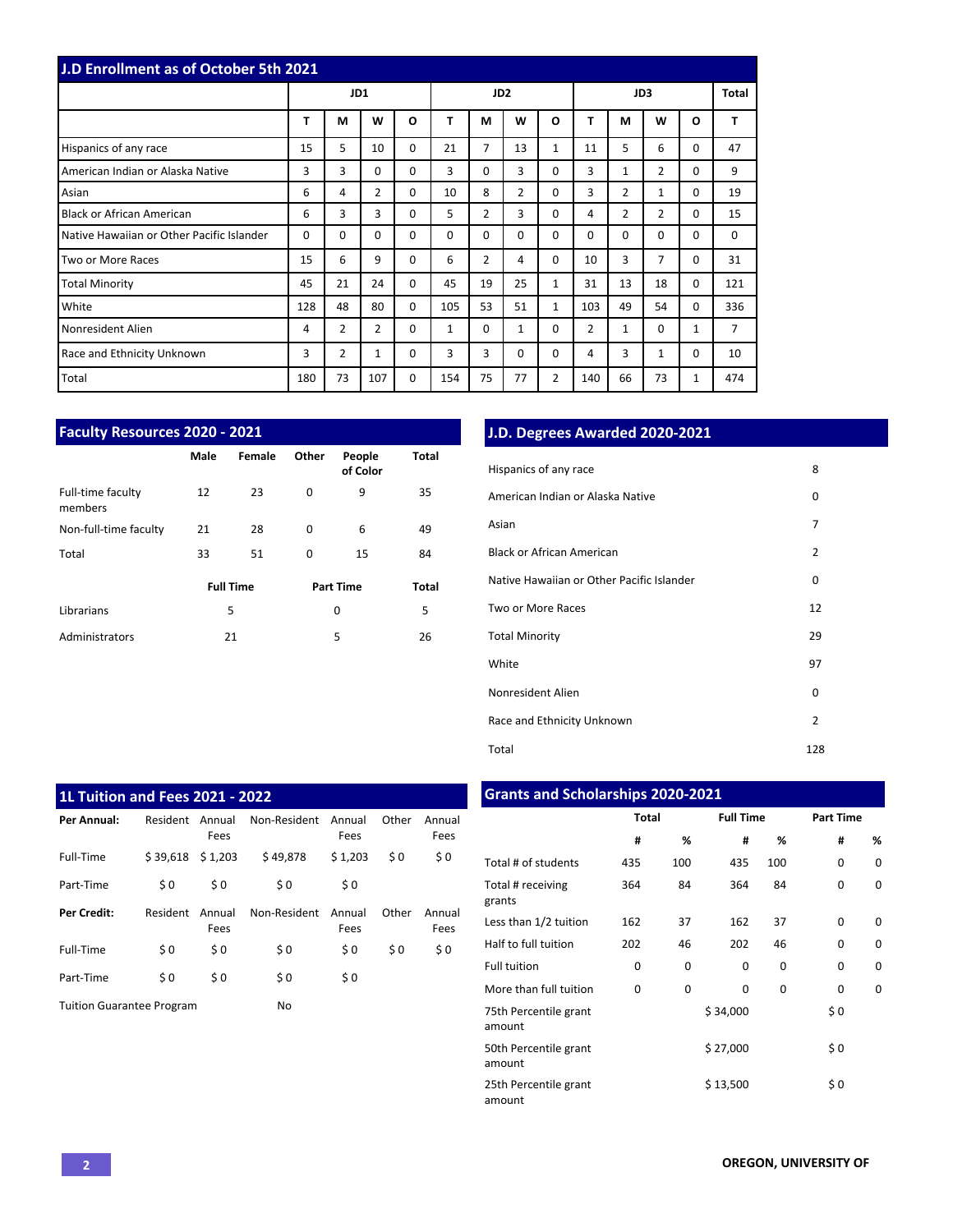#### **Living Expenses 2021-2022**

Estimated Living Expenses for singles

| Living on Campus  | \$17,646 |
|-------------------|----------|
| Living Off Campus | \$17,646 |
| Living At Home    | \$9,702  |

| <b>Conditional Scholarships 2020-2021</b> |                 |                         |  |  |  |  |  |
|-------------------------------------------|-----------------|-------------------------|--|--|--|--|--|
| Students Matriculating in                 | # Entering with | # Reduced or Eliminated |  |  |  |  |  |
| 2020-2021 Academic Year                   | 124             | q                       |  |  |  |  |  |
| 2019-2020 Academic Year                   | 123             | 2                       |  |  |  |  |  |
| 2018-2019 Academic Year                   | 126             | 16                      |  |  |  |  |  |

Please note that due to the COVID-19 pandemic, some schools reduced/eliminated conditional scholarships for the duration of the pandemic.

| <b>Academic Attrition 2020-2021</b>       |              |                |          |          |                 |          |          |          |          |          |          |          |          |     |
|-------------------------------------------|--------------|----------------|----------|----------|-----------------|----------|----------|----------|----------|----------|----------|----------|----------|-----|
|                                           | JD1          |                |          |          | JD <sub>2</sub> |          |          |          | JD3      |          |          |          | UL       |     |
|                                           | T            | M              | W        | O        | %               | T        | М        | W        | O        | т        | M        | W        | O        | %   |
| Hispanics of any race                     | 0            | 0              | 0        | $\Omega$ | 0.0             | $\Omega$ | $\Omega$ | $\Omega$ | $\Omega$ | $\Omega$ | $\Omega$ | 0        | $\Omega$ | 0.0 |
| American Indian or Alaska Native          | 0            | $\Omega$       | $\Omega$ | $\Omega$ | 0.0             | 0        | 0        | $\Omega$ | 0        | $\Omega$ | $\Omega$ | 0        | 0        | 0.0 |
| Asian                                     | $\Omega$     | $\Omega$       | $\Omega$ | $\Omega$ | 0.0             | $\Omega$ | $\Omega$ | $\Omega$ | 0        | $\Omega$ | $\Omega$ | $\Omega$ | 0        | 0.0 |
| <b>Black or African American</b>          | 1            | $\mathbf{1}$   | $\Omega$ | $\Omega$ | 20.0            | $\Omega$ | $\Omega$ | $\Omega$ | 0        | $\Omega$ | $\Omega$ | $\Omega$ | 0        | 0.0 |
| Native Hawaiian or Other Pacific Islander | $\Omega$     | 0              | 0        | $\Omega$ | 0.0             | 0        | 0        | $\Omega$ | 0        | $\Omega$ | 0        | 0        | 0        | 0.0 |
| Two or More Races                         | $\Omega$     | $\Omega$       | $\Omega$ | $\Omega$ | 0.0             | $\Omega$ | 0        | $\Omega$ | 0        | $\Omega$ | $\Omega$ | 0        | 0        | 0.0 |
| <b>Total Minority</b>                     | 1            | $\mathbf{1}$   | $\Omega$ | $\Omega$ | 2.1             | $\Omega$ | 0        | $\Omega$ | $\Omega$ | $\Omega$ | $\Omega$ | $\Omega$ | 0        | 0.0 |
| White                                     | 1            | 1              | 0        | $\Omega$ | 0.9             | 0        | 0        | $\Omega$ | 0        | $\Omega$ | $\Omega$ | 0        | 0        | 0.0 |
| Nonresident Alien                         | 0            | 0              | $\Omega$ | $\Omega$ | 0.0             | $\Omega$ | 0        | $\Omega$ | 0        | $\Omega$ | $\Omega$ | $\Omega$ | 0        | 0.0 |
| Race and Ethnicity Unknown                | <sup>0</sup> | $\Omega$       | $\Omega$ | $\Omega$ | 0.0             | $\Omega$ | 0        | $\Omega$ | 0        | $\Omega$ | $\Omega$ | $\Omega$ | $\Omega$ | 0.0 |
| Total                                     | 2            | $\overline{2}$ | 0        | 0        | 1.2             | $\Omega$ | 0        | $\Omega$ | $\Omega$ | 0        | 0        | 0        | 0        | 0.0 |

| <b>Other Attrition 2020-2021</b>          |     |              |             |             |      |                 |          |             |          |          |          |          |          |     |
|-------------------------------------------|-----|--------------|-------------|-------------|------|-----------------|----------|-------------|----------|----------|----------|----------|----------|-----|
|                                           | JD1 |              |             |             |      | JD <sub>2</sub> |          |             |          | JD3      |          |          |          | UL  |
|                                           | Т   | М            | W           | O           | %    | T               | М        | W           | $\Omega$ | т        | М        | W        | $\Omega$ | %   |
| Hispanics of any race                     | 0   | $\Omega$     | $\Omega$    | $\Omega$    | 0.0  | $\Omega$        | $\Omega$ | $\Omega$    | $\Omega$ | $\Omega$ | $\Omega$ | $\Omega$ | 0        | 0.0 |
| American Indian or Alaska Native          | 0   | $\Omega$     | $\Omega$    | $\Omega$    | 0.0  | $\Omega$        | $\Omega$ | $\Omega$    | $\Omega$ | 0        | $\Omega$ | $\Omega$ | 0        | 0.0 |
| Asian                                     | 0   | 0            | $\Omega$    | $\Omega$    | 0.0  | $\Omega$        | $\Omega$ | $\Omega$    | $\Omega$ | 0        | $\Omega$ | $\Omega$ | $\Omega$ | 0.0 |
| <b>Black or African American</b>          | 0   | 0            | $\Omega$    | $\Omega$    | 0.0  | $\Omega$        | $\Omega$ | 0           | $\Omega$ | 0        | $\Omega$ | $\Omega$ | 0        | 0.0 |
| Native Hawaiian or Other Pacific Islander | 0   | 0            | $\Omega$    | 0           | 0.0  | 0               | $\Omega$ | $\Omega$    | $\Omega$ | 0        | $\Omega$ | $\Omega$ | 0        | 0.0 |
| Two or More Races                         | 1   | 1            | $\Omega$    | $\mathbf 0$ | 12.5 | $\Omega$        | $\Omega$ | $\Omega$    | $\Omega$ | 0        | $\Omega$ | $\Omega$ | 0        | 0.0 |
| <b>Total Minority</b>                     | 1   | $\mathbf{1}$ | $\Omega$    | $\Omega$    | 2.1  | $\Omega$        | $\Omega$ | $\Omega$    | $\Omega$ | 0        | $\Omega$ | $\Omega$ | 0        | 0.0 |
| White                                     | 0   | 0            | $\mathbf 0$ | $\Omega$    | 0.0  | 1               | 1        | $\mathbf 0$ | $\Omega$ | $\Omega$ | $\Omega$ | $\Omega$ | 0        | 0.5 |
| Nonresident Alien                         | 0   | $\Omega$     | $\Omega$    | 0           | 0.0  | $\Omega$        | $\Omega$ | $\Omega$    | $\Omega$ | 0        | $\Omega$ | $\Omega$ | 0        | 0.0 |
| <b>Race and Ethnicity Unknown</b>         | 0   | $\Omega$     | $\Omega$    | 0           | 0.0  | $\Omega$        | $\Omega$ | $\Omega$    | $\Omega$ | 0        | $\Omega$ | $\Omega$ | 0        | 0.0 |
| Total                                     | 1   | 1            | 0           | 0           | 0.6  | 1               | 1        | 0           | $\Omega$ | 0        | $\Omega$ | $\Omega$ | 0        | 0.4 |